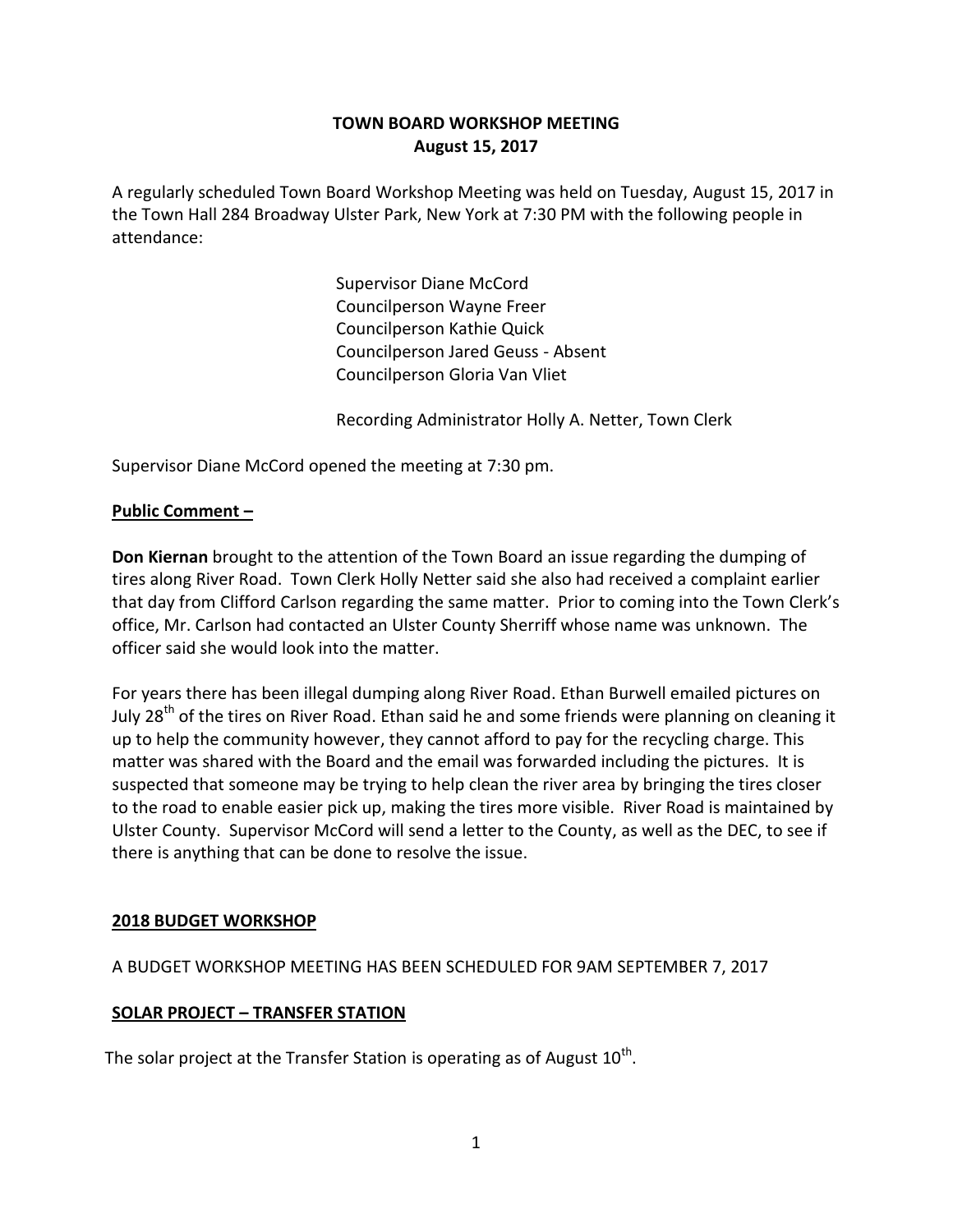**RESOLUTION** to establish the following standard workdays for the titles listed below and report the officials to the New York State and Local Retirement System based on their record of activities:

| <b>TITLE</b>                         | <b>Standard</b><br>Work<br>Day<br>(Hrs/day)<br>Min 6<br>hrs<br>Max 8<br>hrs | <b>Name</b><br>(First and<br>Last) | <b>SSN</b><br>$\int$ ast 4<br>digits) | Registratio<br>$\mathbf n$<br><b>Number</b> | Tier 1<br>(check<br>only if<br>membe<br>$\mathbf{r}$<br>is in<br>Tier 1) | <b>Current Term</b><br><b>Begin and</b><br>End<br><b>Dates</b><br>$(mm/dd/yy-$<br>mm/dd/yy) | <b>Record of</b><br><b>Activities</b><br><b>Result</b> | <b>Not Submitted</b><br>(check only if<br>official did not<br>submit their<br>record of<br><b>Activities</b> ) |
|--------------------------------------|-----------------------------------------------------------------------------|------------------------------------|---------------------------------------|---------------------------------------------|--------------------------------------------------------------------------|---------------------------------------------------------------------------------------------|--------------------------------------------------------|----------------------------------------------------------------------------------------------------------------|
|                                      |                                                                             |                                    |                                       |                                             |                                                                          |                                                                                             |                                                        |                                                                                                                |
| <b>Elected</b>                       |                                                                             |                                    |                                       |                                             |                                                                          |                                                                                             |                                                        |                                                                                                                |
| <b>Officials</b>                     |                                                                             |                                    |                                       |                                             |                                                                          |                                                                                             |                                                        |                                                                                                                |
| Town                                 |                                                                             | Holly                              |                                       |                                             |                                                                          | $1/1/14$ -                                                                                  |                                                        |                                                                                                                |
| Clerk                                | 7                                                                           | A.Netter                           |                                       |                                             |                                                                          | 12/31/17                                                                                    | 25.6                                                   |                                                                                                                |
| Town                                 |                                                                             | Robert                             |                                       |                                             |                                                                          | $1/1/14$ -                                                                                  |                                                        |                                                                                                                |
| Justice                              |                                                                             | Greico                             |                                       |                                             |                                                                          | 12/31/17                                                                                    |                                                        | $\mathbf{X}$                                                                                                   |
|                                      |                                                                             |                                    |                                       |                                             |                                                                          |                                                                                             |                                                        |                                                                                                                |
|                                      |                                                                             |                                    |                                       |                                             |                                                                          |                                                                                             |                                                        |                                                                                                                |
|                                      |                                                                             |                                    |                                       |                                             |                                                                          |                                                                                             |                                                        |                                                                                                                |
|                                      |                                                                             |                                    |                                       |                                             |                                                                          |                                                                                             |                                                        |                                                                                                                |
| <b>Appointed</b><br><b>Officials</b> |                                                                             |                                    |                                       |                                             |                                                                          |                                                                                             |                                                        |                                                                                                                |
| Dog                                  |                                                                             |                                    |                                       |                                             |                                                                          |                                                                                             |                                                        |                                                                                                                |
| Control                              |                                                                             | Jill                               |                                       |                                             |                                                                          | $1/1/16$ -                                                                                  |                                                        |                                                                                                                |
| Officer                              | 6                                                                           | Shufeldt                           |                                       |                                             |                                                                          | 12/31/17                                                                                    | 9.11                                                   |                                                                                                                |

**BE IT RESOLVED,** that the Town of Esopus hereby establishes the following as standard workdays for elected and appointed officials and will report the following days worked to the New York State and Local Employees' Retirement System based on the record of activities maintained or time sheets submitted by these officials to the clerk of this body.

| <b>Resolution offered by:</b>         | <b>Councilperson Gloria Van Vliet</b>                           |  |  |  |  |
|---------------------------------------|-----------------------------------------------------------------|--|--|--|--|
| <b>Resolution seconded by:</b>        | <b>Supervisor McCord</b>                                        |  |  |  |  |
| <b>Councilperson Wayne Freer</b>      | NO <sup>*</sup> Did not feel the hours were properly reflected. |  |  |  |  |
|                                       | Netter works more than 35 hours per week Shufeldt does          |  |  |  |  |
|                                       | not work 6 hours per day                                        |  |  |  |  |
| <b>Councilperson Gloria Van Vliet</b> | <b>AYE</b>                                                      |  |  |  |  |
| <b>Councilperson Jared Geuss</b>      | Absent                                                          |  |  |  |  |
| <b>Councilperson Kathie Quick</b>     | <b>AYE</b>                                                      |  |  |  |  |
| <b>Supervisor Diane McCord</b>        | <b>AYE</b>                                                      |  |  |  |  |

**VOTE 3 AYE, 1 NO, 1 ABSENT MOTION CARRIED**.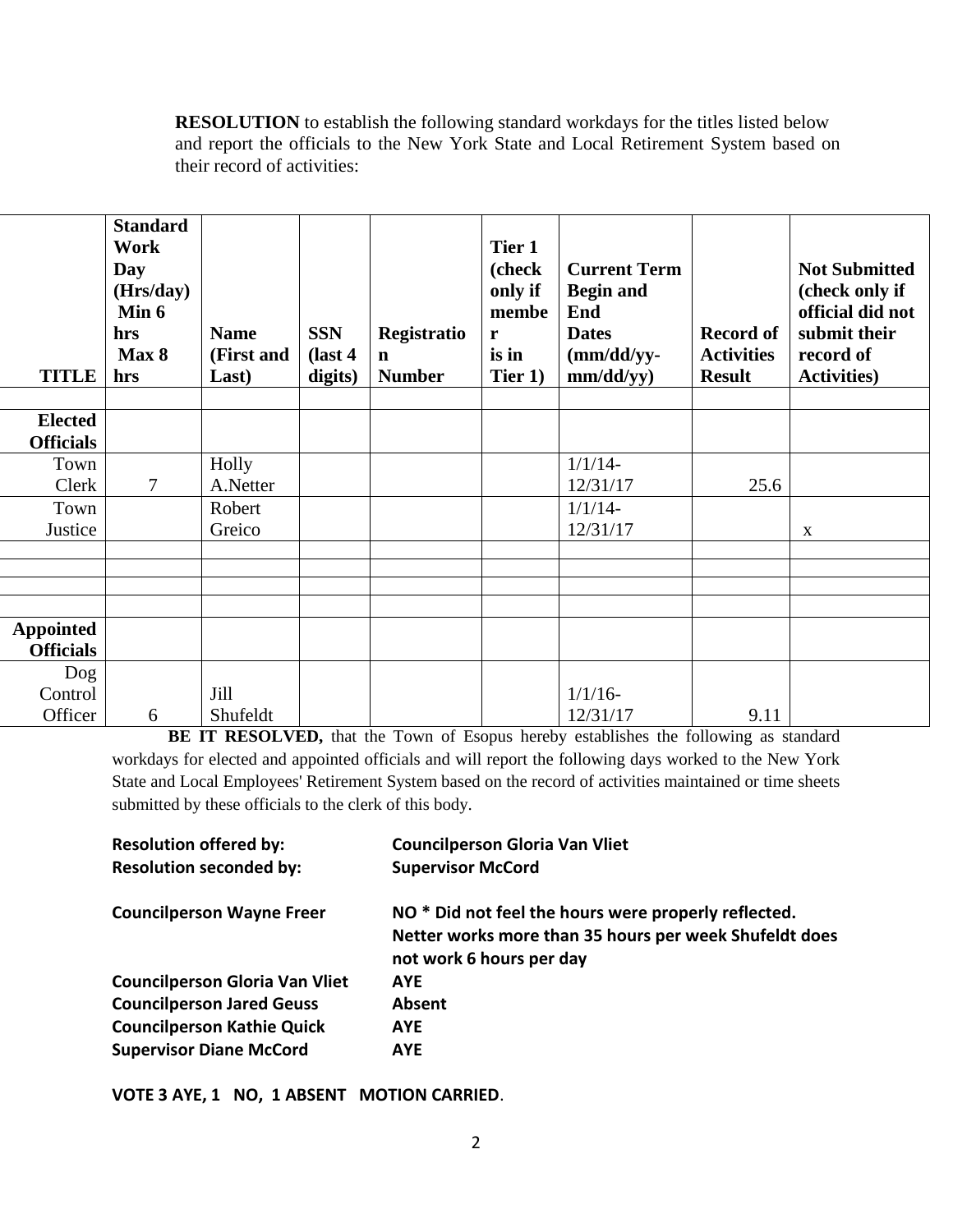# **D'Anna Property - New Water Tank Counter offer**

**A MOTION WAS MADE BY SUPERVISOR MCCORD AT 8:00 PM TO GO INTO EXECUTIVE SESSION FOR THE PURPOSE OF DISCUSSING THE COUNTER OFFER WITH THE NEGOTIATIONS THAT ARE CURRENTLY GOING ON TO OBTAIN THE PROPERTY FOR THE NEW WATER TANK FOR THE WATER DISTRICT. THE MOTION WAS SECONDED BY COUNCILPERSON GLORIA VAN VLIET. WATER SUPERINTENDENT, DON KIERNAN, WAS INVITED INTO THE SESSION. ALL MEMBERS PRESENT WERE IN FAVOR. MOTION CARRIED.**

**A MOTION WAS MADE TO COME OUT OF EXECUTIVE SESSION AT 8:08 PM BY SUPERVISOR DIANE MCCORD AND WAS SECONDED BY COUNCILPERSON WAYNE FREER. ALL MEMBERS PRESENT WERE IN FAVOR. MOTION CARRIED.**

**A MOTION WAS MADE BY COUNCILPERSON FREER TO SETTLE THE OFFER OF \$20,000 THROUGH THE ERIKA C. BROWNE OF GOLDMAN ATTORNEYS PLLC AND FOLLOW THROUGH WITH THE PAPERWORK TO SPEND THE MONEY IN THE WATER ACCOUNT. THE MOTION WAS SECONDED BY COUNCILPERSON GLORIA VAN VLIET. ALL MEMBERS PRESENT WERE IN FAVOR. MOTION CARREID.**

### **SAMS FINANCE DEPARTMENT – SEWER VAC**

Councilperson Gloria Van Vliet and Supervisor McCord met with Senator Amedore in early 2016 for a grant to purchase a Sewer Vac Jet Truck. This was a joint effort between Assemblyman Cahill and Senator Amedore and the Town was approved for a \$150,000 grant for the purchase of the truck. The Dormitory Authority has finally approved it however, the Sewer Vac Jet Truck that the Town was looking to purchase is no longer available. New paperwork has been sent and is waiting for DASNY to approve the new Sewer Vac.

The Mayor from New Paltz called Supervisor McCord and wanted to know if the Town was interested in going in on a \$385,000 machine but it would be kept in New Paltz. The Board did not feel that would be in the best interest of the Town.

### **UPSEU AGREEMENT – EXECUTIVE SESSION**

**A MOTION WAS MADE BY COUNCILPERSON FREER TO ENTER INTO EXECUTIVE SESSION AT 8:14 PM FOR THE PURPOSE OF DISCUSSING THE SUGGESTIONS OF MATT RYAN FOR THE TENTATIVE UPSEU AGREEMENT. THE MOTION WAS SECONDED BY COUNCILPERSON WAYNE FREER. ALL MEMBERS PRESENT WERE IN FAVOR. MOTION CARRIED.**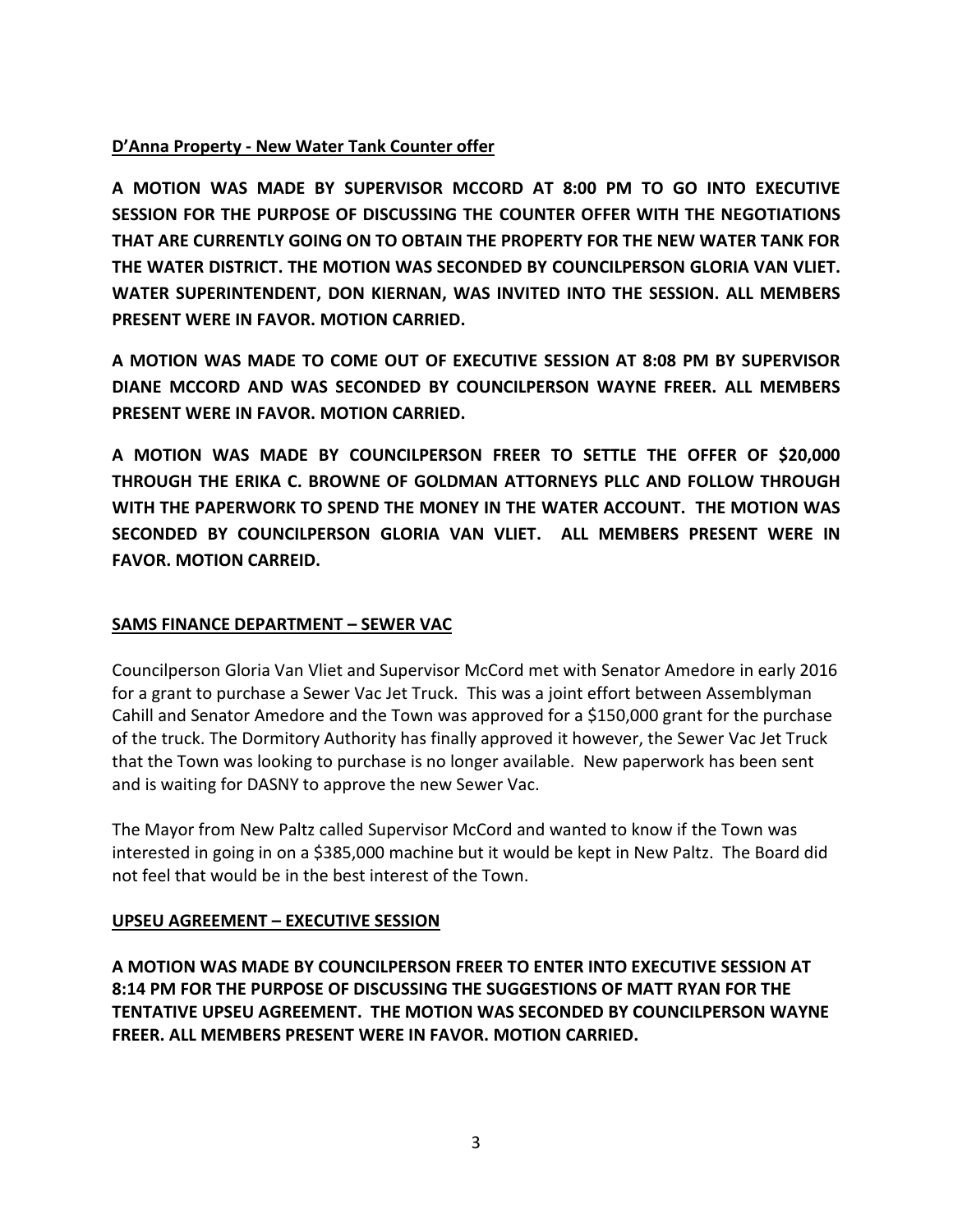**A MOTION TO COME OUT OF EXECUTIVE SESSION WAS MADE BY SUPERVISOR MCCORD AT 8:18 PM AND WAS SECONDED BY COUNCILPERSON KATHIE QUICK. ALL MEMBERS PRESENT WERE IN FAVOR. MOTION CARRIED.**

### **NO DECISION WAS MADE.**

### **NYMIR PROPERTY VALUATION**

Marshall and Sterling had made some recommendations on increasing the coverage of Town properties based on an evaluation performed by NYMIR. Councilperson Freer said he looked at information that was handed out at the last workshop meeting and the figures seemed reasonable. Paul Kesick from Marshall & Sterling was called to clarify some information. The Board agreed to go along with the increase.

#### **HEALTH INSURANCE POLICY**

There will be a 10% increase in the cost of the Health Insurance premium for 2018.

#### **BROADWAY STREET LIGHTS NEAR KEYSERS FUNERAL HOME**

There are three lights not working near the area of Keyser's Funeral Home caused by a short in the wiring. Dan Vedder and Derek from the Highway are looking into it. Councilperson Freer asked if the lights were wired parallel or in a series. Supervisor McCord will ask Dan Vedder.

#### **DEAD TREES ON BROADWAY**

This subject was discussed at the last workshop meeting. Supervisor McCord received a call and the NYS DOT will remove and replant the dead trees along Broadway in 2018. Dave Corrigan confirmed there will be no charge to the Town.

#### **REMOTE NET METERING APPLICATION**

The new remote net metering application form was completed and submitted to Central Hudson on August 14<sup>th</sup>.

#### **RICHARD VALENTINE – CERTIFICATION**

Richard Valentine, who has been working as the Fire Inspector, has now received his certification for Zoning Code Enforcement Officer. He will now be able to assist in both areas for the Building Department.